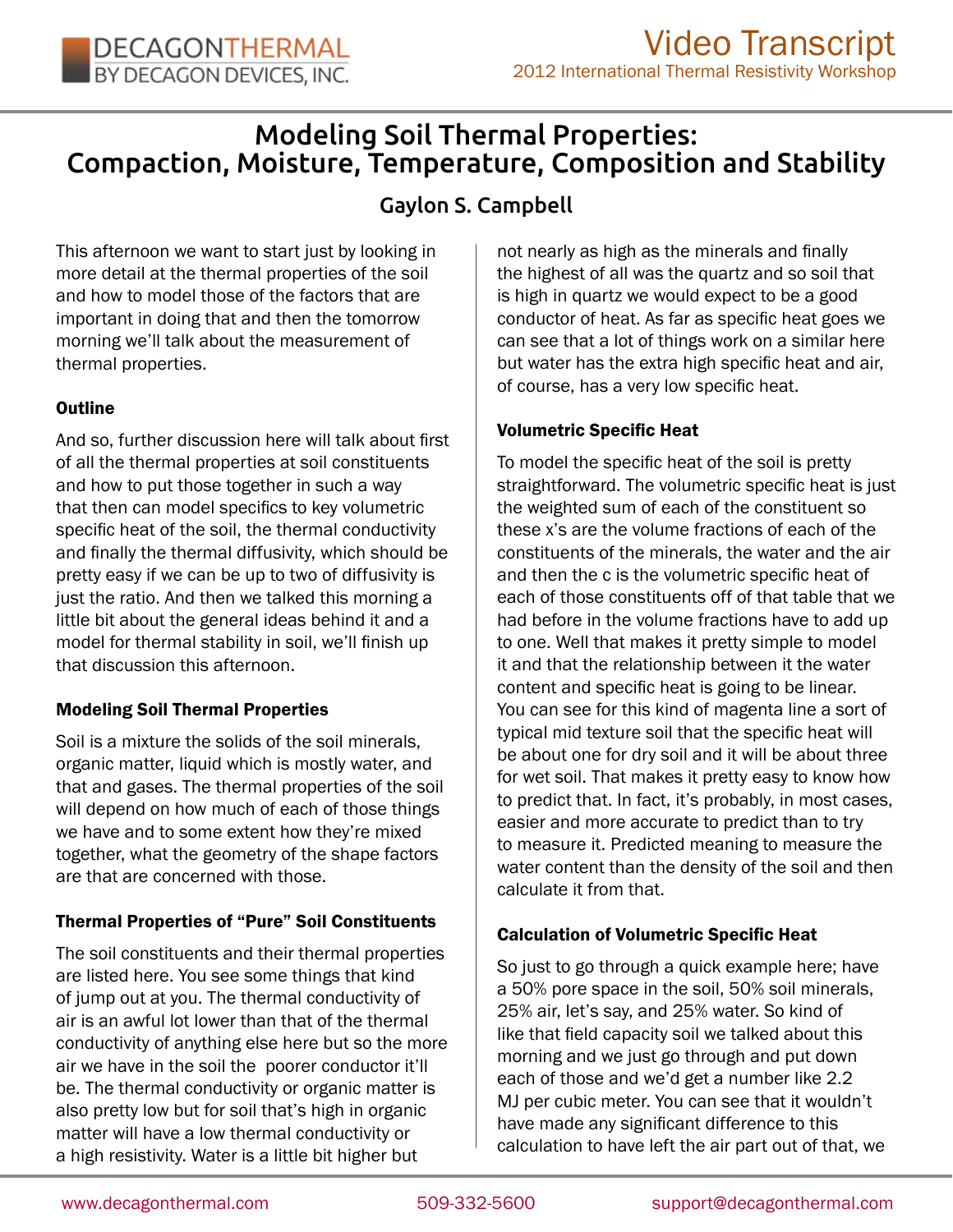just need those two, but it's interesting that this part, since the specific heat of water is so much higher than other things that might be there that the water has a pretty big effect. Makes it so that you can actually measure the water content of soil reasonably well with a device that measures the specific heat and you can do that measurement with heated needles that we'll talk about tomorrow.

# Volumetric Specific Heat Range

So to do this we need to know the volume fraction of the water and the minerals in the soil. We think about the various possibilities that we might encounter, a low volume might be somewhere around one, a high value might be somewhere around three for soil. If we had some really dense material like a compact concrete, that has pretty low void space that might range from 1.9 to 2.6, and then granite, that would have even lower pore space, kind of around 2. So if somebody walked up to you and asked, "What's the specific heat of this soil?" What would you tell them?" (Audience Discussion) It's pretty easy to predict what the specific heat of the soil will be 2 MJ/(m3K). You might be wrong, it might have been dry soil and it would have been 1 but you wouldn't be very far wrong, it might have been saturated soil it and would be 3. But it will be somewhere around 2. If someone came up to you and asked what is the specific heat of this rock, what would you tell them? You would tell them 2. Okay, so the answer is two, whatever they ask.

Mike talked about those situations where you're trying to model the transient behavior of the systems with the cables and so on where you're getting heating of materials may be diurnally or over whatever the load cycle is, and so the heat storage is important in those situations the heat capacity is important and pretty easy to model and pretty easy to predict, that is fairly straightforward.

#### Specific Heat Take-Home

So the take-home I would say are these things: 1) 2 (±1) MJ m-3K-1. 2) It varies linearly with water content

3) It makes it easy to interpolate it and extrapolate and can be computed. Usually it's easier to get a water content measurement than the density measurement than it was to measure and calculate it is to measure directly, although Decagon does have a device that measures it if you really want a measurement of it.

### Volume Fractions of Solids and Water

Now some relationships at lunch some of the talk around our table was that some of us are soil scientists, some of us are engineers, and some geologists. But everybody wants to measure this stuff differently and have a little bit different name for it, so all of these are some of the definitions that a soil scientist uses for the volume fraction of solids; it's the ratio of the bulk density of the soil of the particle density of soil. Depending on whether you're a geologist or a soil scientist, choose a little different for our standard density of solids, but a soil scientist always uses 2.65 Mg/m<sup>3</sup> as the solid density. And then the conversion from volume fraction from mass basis water content for the mass of water per mass of dry soil to convert that to a volumetric water content you multiplied by the ratio of the bulk density of the soil to the density of water.

### Conductivity can't be predicted from xs by itself

Now we'll look at the modeling the thermal conductivity of soil, it's a little bit harder problem than the modeling of specific heat. We can illustrate the reason for that more difficult problem in this kind of simple way. Let's say that we had some volumes of air and mineral that we want to put together, air and solid mineral, and let's say we ran the heat flow through this way so that those two paths were in parallel with each other. We can easily calculate the thermal conductivity of that thing. So that would take a half times the conductivity of the mineral, half times the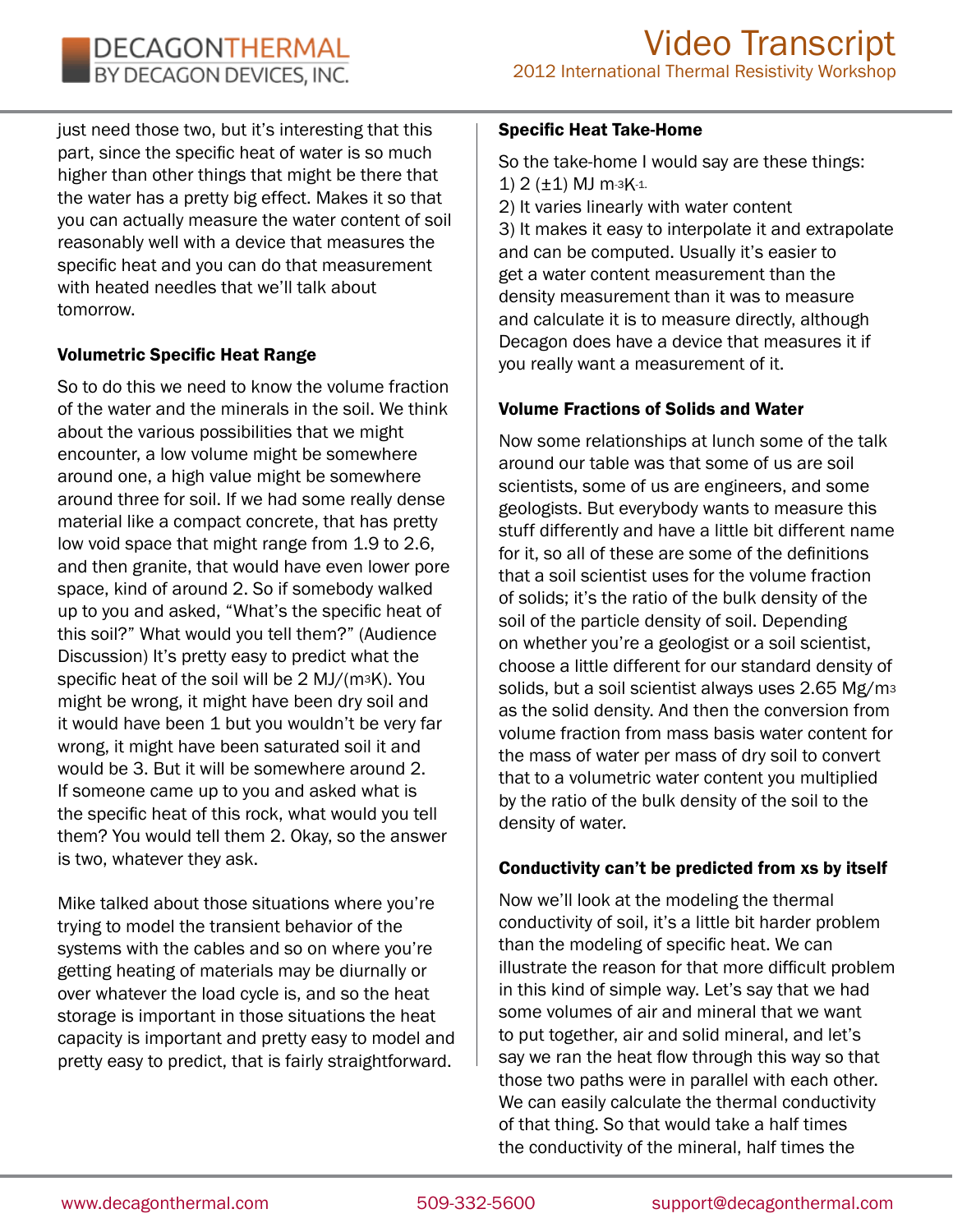conductivity of the air we get 1.26 for the thermal conductivity. Now we'll just lay this on it's side and have those two in series and when we do that again we can do the calculation, we just take the harmonic mean of those two things and when we do that, we get a value .05. So we get this enormous difference in average conductivity, depending on which way the heat flows.

### Thermal Conductivity: Hypothetical Water Dependence

How does it flow in soil? Well I've just done this calculation here, this shows the conductivity of the mineral fraction,this the conductivity of the water, this the conductivity of the air, and if I trace out now the thermal conductivity versus water content for those things in parallel it will look like this. By tracing out for the things in series that looks like this, if I take a real soil, now you'll see a little bit later on, the vapor flow in the soil has an important effect on the thermal conductivity, but if I eliminate that and just look at the conduction part through the solids this is it the relationship between the two. You can see that it's somewhere between the parallel on the series arrangement and so what we need is some mathematics will somehow take into account that not only the fact that we have certain fraction of mineral, certain fraction water, and a certain fraction of air but also how those things are put together.

# Modeling Soil Thermal Conductivity

Those are the equations that are here that make up that model and it's in a sense like the specific heat model that we just talked about and that we have volume fraction of mineral multiplied by conductivity of mineral, volume fraction of water multiplied by conductivity of water and volume fraction of the gas phase multiplied by the conductivity of the gas phase. But in addition to those things we have got these C components, that are weighting factors, and those waiting factors we calculate down here. They have to do with ratios of the gas to fluid conductivity, the water to fluid conductivity, and mineral to

fluid conductivity. When I say fluid conductivity, what that means is that the kind of a composite of air and water or gas and water conductivity that I'll show you how we calculate in a minute. The stuff on the bottom is just to take out those weighting factor affects. So it turns out that all the other things here these GA and GC are shape factors that take into account what the shape of the particles that are in the soil. (Workshop attendee asks question) Yeah, I've given a couple references at the end that I think show up on the last slide. There are two references right on the last slide of the presentation that you can see in your book, there. Some of you may be familiar with de Vries's model for thermal properties of soil, a fairly old model, this is a more modern version of that, that we did a few years ago when we were modeling effects of forest fires on soil temperature.

# Thermal Conductivity of the Air Spaces

Ok, so that gas phase, the thermal conductivity has two components to start up here, the conductivity of the air and then a component that has to do with the distillation of water within soil pores that when water evaporates at one point and condenses at another point, it carries the latent heat of vaporization with it, and you'd think, "Oh that cant be any big thing," but it turns out it can be a pretty big thing, in fact it's responsible for almost all of the temperature dependents of the thermal conductivity of soil. That is the gas phase conductivity, it's the air conductivity up and in this term that has to do with the diffusion of moisture within the pores.

The denominator of this is the atmospheric pressure minus the vapor pressure of water. Now Mike was talking about cables getting up toward 100°C this morning and he talked about the fact that that's the boiling temperature of water. What is the vapor pressure of water at the boiling point? (Audience answers). Yes, which is what the atmospheric pressure is right. So when I subtract the vapor pressure at the boiling point from the atmospheric pressure what will I get in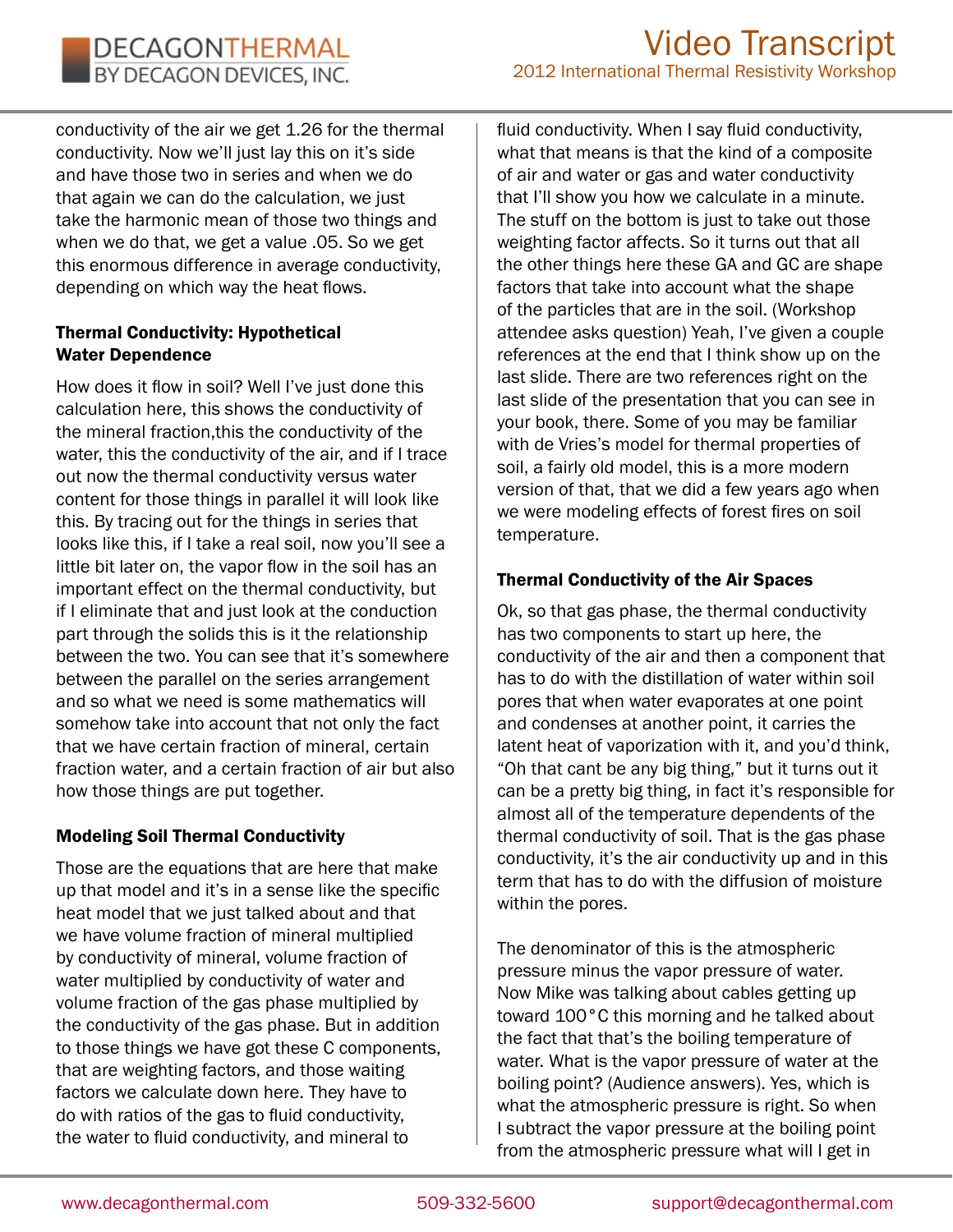the denominator of this? (Audience answers). You get zero, that's right. And what happens when you divide something by zero? (Audience answers) It becomes infinite. And so, in theory at least, this gas conductivity becomes infinite at the boiling point. Now that's a pretty high thermal conductivity, right? Now you have trouble getting there, course, because the water's all gone out of the soil before you get to that point. This *fw* function I show here, this relates to that liquid return flow that we talked about this morning, that as the soil gets drier, the water can't move back in the liquid phase to reevaporate, so that  $f_w$  goes to zero. That goes to zero at the same time that's going to infinity and so you end up not having a perfect conductor anymore. But those are things to remember as we model this, that it has to do not just with heat flowing but also with water flowing in the soil.

# Liquid Return Flow: Soil as a Heat Pipe

So just to try to illustrate that a little bit, the way the soil works as a heat pipe, this bottom line again plotting thermal conductivity versus water content, this bottom line is this situation that it we would have if there were no vapor flow in the soil. So pretty uninteresting relationship, but this top line is the line we would get in the soil at 90°C, little bit below the boiling point, and we actually get, when the soil is wet enough for some of that liquid return flow to occur, we get a jump up in thermal conductivity that actually decreases as we increase the water content of the soil. If you think about a soil pore, you have, if this is the hot end of the pore, you have evaporation occurring and the water goes across it condenses on this side, moves back through the liquid for phase to the point where it's evaporated and goes across again.

Now this is just like the heat pipe like when you buy to cook your turkey, right? Have any of you used a heat pipe? Nobody? Maybe some of you have one in your computer to keep your CPU cool. It's a neat idea, you get enormous thermal conductivities that way to show, a while ago somebody was selling heat pipes for cooling CPUs

on computers and they had a chunk of copper, probably eighth inch diameter copper wire and they had a heat pipe of the same diameter and they wanted you to put the copper wire in the hot coffee and then put the heat pipe in the hot coffee and see which one burned you the quickest and it was the heat pipe. It was a pretty effective conductor of heat and soil is too when you can get this return flow occurring, but it only occurs to a point.

# Temperature Dependence of Soil Thermal Conductivity

So let's talk now about the effect of temperature on thermal properties of soil. This bottom line is that same no vapor flow line that's roughly what you would get if you had the soil pretty close to freezing, not frozen, but the vapor transfer within the cold soil is pretty low and you wouldn't get much effective temperature. But now for a 25°C room temperature soil, you see this jump occurring jump and this jump is the result of that vapor flow in the soil. If we heat up the soil we increase that, and this 65°C line is kind of a magic line where it doesn't matter whether you have the water or you have the vapor, they're equally good conductors. So the vapor flow in the pore space is as good as the water is as conducting heat at 0.6, but only down to the point where you can resupply the water, if you get down at this point you can't resupply the water when those go down. And then you can see as you get up to really high temperatures, adding water actually decreases the thermal conductivity of the soil.

Ok, so now I've given you all the information you need to perfectly model temperature dependence of thermal conductivity in soil. How many in here have ever taken that into account in any design that you ever did? I won't raise my hand either, because I have never done it either. We know this, we understand it, and then we pretty much ignore it right? There are situations where we probably shouldn't, we happily make our measurements at room temperature and publish those results for our clients, but really that cable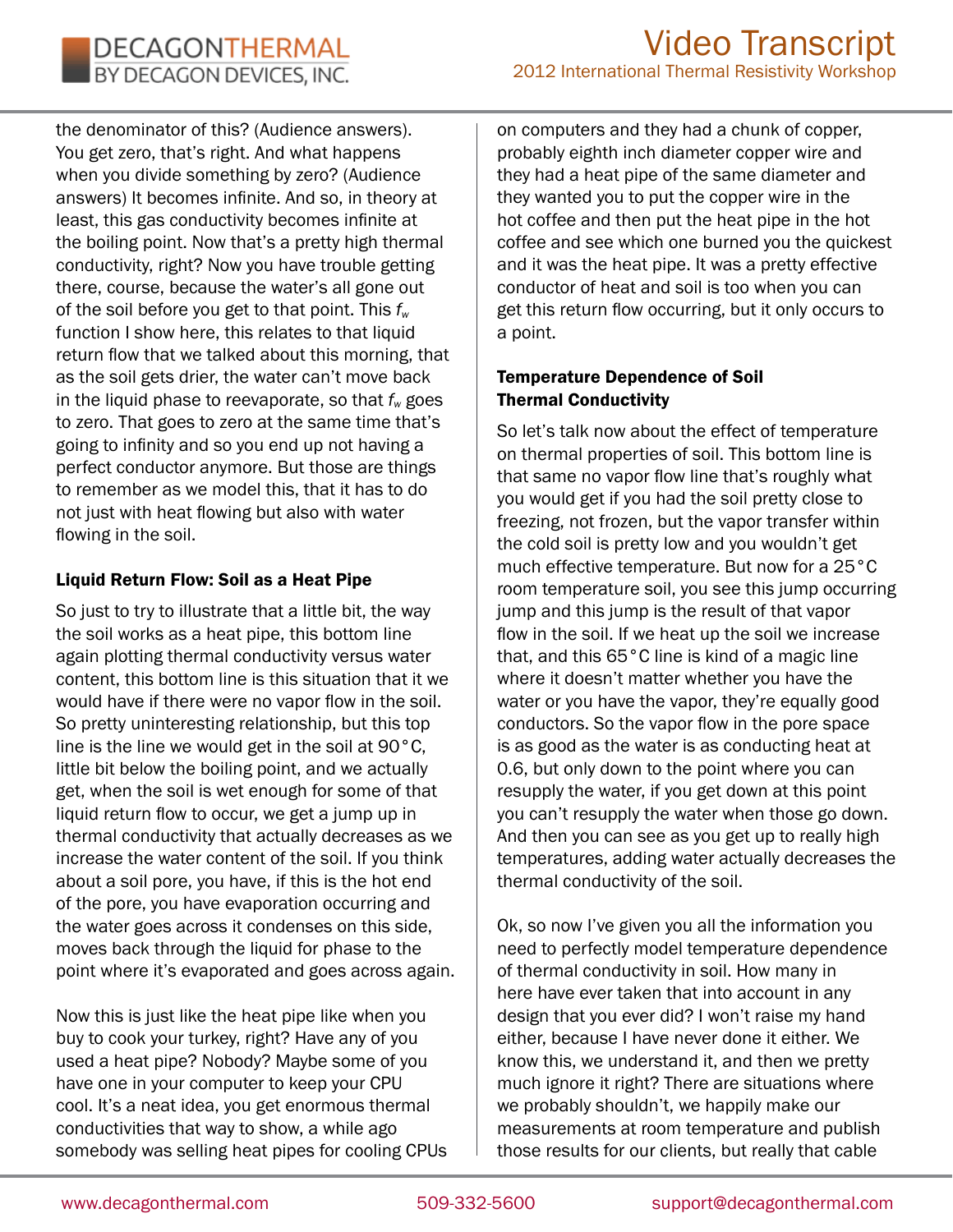is probably running, in most cases, hotter than those measurements were made at and so to the thermal conductivity, likely is somewhat higher. (Audience comments)

DECAGONTHERMAL BY DECAGON DEVICES, INC.

There's another place that it matters, too, and this will probably come in when you talk to them tomorrow, Jim, that sometimes we want to make these measurements in a pressure plate, add pressure to move water out of the soil. When we do that, pressure suppresses this thermal component and so we did a pretty big study, a number of years ago, where we were wanting to measure that vapor component and we can bring any of these curves right down to that one just by making the measurement under high pressure conditions, well not all the way down to it but close to it. (Audience comments)

The thermal conductivity of things other than that vapor transport, tend to be fairly constant with temperature so if you see strong temperature dependence it usually is because there's some moisture involved. (Audience comments.) Well the conservative case is this one, of course, where the soil is dry and you're not counting on any of that. But if you have soil outside and its that wet, this will be its thermal conductivity at this temperature. I mean this is just for one density but… (Audience comments)

I think any time the soil gets like that, it's going to be pretty hard to keep that both wet and hot, I think and especially as you approach the boiling point it probably will be essentially impossible to do that, you just can't conduct water through soil that fast. And then I think, maybe Mike, you have some experience with this or some of the rest of you, but I think it's possible to dry out the soil around cables that are running underwater, that even with that much water around that you can heat them up enough so that they'll still produce a dry layer around them. Is that true? (Audience comments). And It probably, those are conditions where you probably don't have the best hydraulic properties of those materials, you probably don't

have the chance to come back and redo it to engineer the stuff that goes through. (Audience comments.)

I have made measurements up to 70°C, I think, it's not easy to do but it's possible. (Audience comments.)Audience discusses). That's the model that I just presented, (Audience comments.) Yeah, the model is tested against measurement. Well, those references are secondary ones, those reference the primary references.(Audience comments.). Yeah, that's a really good point so you really are not getting super high temperatures out at the interface of the soil and the duct bank. I think that's an important thing to remember that the conductor temperature that Mike talked about is not the temperature of the soil that you're dealing with.

(Audience comments.) Mike's point, from this morning, that I guess this applies mainly in a direct burial situation but that radial geometry that you deal with in a cable, makes it so that a very thin layer of dry soil just outside the cable gives you essentially the same overall resistivity that you would get if the whole soil were that value, but that was just a property of that radial geometry. That wouldn't be the case with the duck bank or something that didn't have that kind of geometry but it really is the interface between cable and surroundings that end up controlling pretty much the whole heat flow situation.

### Temperature Dependence of Thermal Resistivity

So if we plot this as resistivity instead of conductivity, take the reciprocal and multiply it by 100, you can see it's the kind of numbers we get and this is for, again, something that you might find in an agricultural field but not necessarily something that you would find at the construction site. And it's a place where we need to be a little careful when soil scientists are talking to geotechnical engineers, that we expect to grow crops on the soil that we talk about and then the geotechnical engineer wouldn't necessarily expect their crop to grow once they were through with the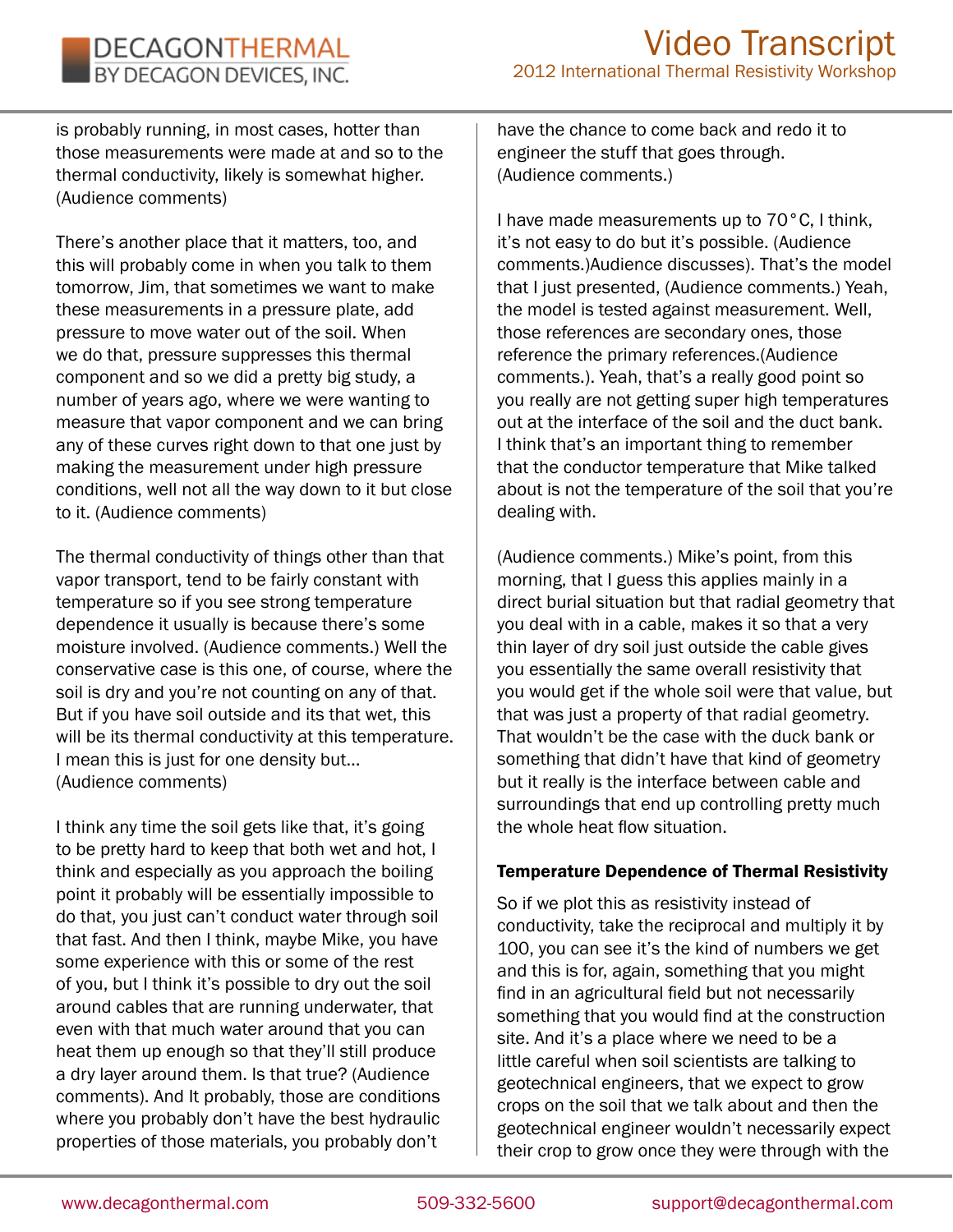soil they were dealing with. So, where Mike talks about these kinds of numbers as being extremely high numbers for resistivity to me those don't seem high at all, that's what I expect to see for a soil. But not a soil that has been compacted to maximum density, certainly.

# Response to Thermal Conductivity of Solids

Look now at the composition of the soil. The middle line here is the one we were talking about before, kind of a midrange loam type soil with the bulk density around 1.35 or something, and I wish I had in my head what that converts to in pounds per cubic foot, but I don't, it'd make more sense to you. If we compare that now to a quartz sand that have somewhat higher density but sands tend to compact to a higher density than that in the mid range textured soils you can see a couple of things; that this jump occurs at a lower water content, that we get higher thermal conductivity all the way through that are our maximum conductivity is quite a bit higher in fact about twice as high as the highest for the loam soil. And so, one way if we needed higher thermal conductivity, would be to look around for quartz sand but not necessarily something that you can do outside the laboratory. On the other hand, if we compare it to an organic soil, you can see that that's a horrible conductor, much lower over the whole range of water contents and we'd expect that because organic material has a much lower thermal conductivity.

# Resistivity Response to Solids Properties

Comparing on the resistivity scale, if Geotherm were surprised at how high the resistivity of that loess soil; you should have sent them some peat moss or something.

# Response to Compaction

Anyway, the other thing that and this is from an engineering point of view of a much more important point, and that's the effective compaction, this is something that you have a lot of control over as an engineer. This is our curve

from before, and if we fluff the soil up a little bit why we get this kind of a curve that drops it pretty significantly. If we compact the soil we get a much, much higher thermal conductivity without changing the material at all. My guess is that the problems that Mike talked about this morning had an awful lot to do with just the lack of compaction, you can't compact dry soil, you've got to wet it up a bit in order to get it to compact, and so even though I suspect that hauling a little water would've been cheaper than replacing the cable, the Snake River was not that far away from where they installed that. (Audience discusses). Well you're replacing air and water by a solid so those low thermal conductivity things you're replacing by high thermal conductivity things and you also are improving other things, as far as the models concerned, and it has mainly to do with replacing low conductivity things with high conductivity.

# Compaction Effects on Thermal Resistivity

When we look at it in terms of resistivity, then we can see the enormous fact that compaction has on that.

# Take-Home

As we try to measure or model thermal conductivity, what we want to remember is that thermal conductivity of soil depends on a bunch of things not just water content. We do our dry out curves and send that to our client, but that's not the only thing that it affects that it depends on the composition, on the temperature, on the density and on the water content. And when we're supplying information to the clients, we need to control those things which I think most of you have considered it in more detail than I have considered it in and that you do take care to do that. It's not like the specific heat, if I came up to you and said, "What is the thermal resistivity of this soil?" What would you say to me? (Audience answers). You need to measure that, that's the right thing to say in my opinion. We work with a German company; their little tagline is ""Measure to know," and that's what you do with thermal conductivity.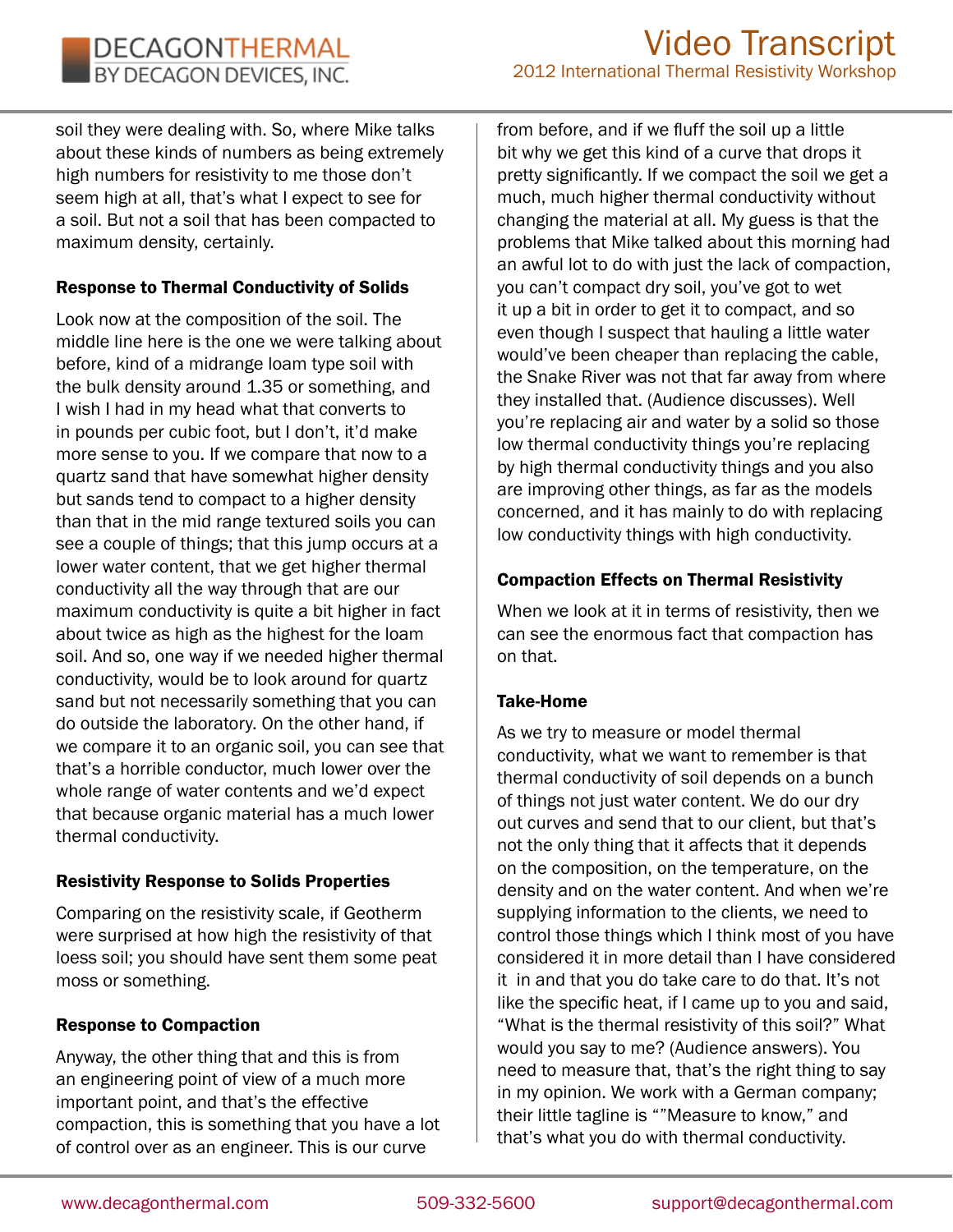### U.S. National Electrical Code: Annex B (2005)

Now Mike made reference to this, if you lookup in the US National Electrical Code Appendix B, they will give you information about thermal resistivity. So you don't need to measure to know, right? They say, in fact, that 90% of the soils in the United States of America have a thermal resistivity of 90, so now you know. Concrete is 55, damp soil is 60, and very dry soil is 120. So there's everything you need to know about thermal resistivity all in one table.

### Representative Resistivities for Agricultural Soils - Not 90

So if we take this, what I consider to be to be a fairly representative US soil, 90 is right across there and you can see that as long as the soil is wet enough, it might be somewhere around 90, but certainly not 90% of the soils in the US. 120 is here, you can see that that's not anything like any resistivity that you would have for dry material. And of course nothing like anything you would have for organic material, so I would say that, that table is worse than useless, that it not only is not right but it's wrong enough that it can lead to some serious problems. But when you go to your clients and the number that you hand them is not 90 and they're upset at you for that, at least you know where that's coming from. That certainly is an experience we've had quite often, is that when we furnished information or when we furnished an instrument that they've used to gather information they make the measurements and the numbers don't come out 90 and they say there's something wrong here, this is not coming out to the 90.

(Audience comments). That's my guess too, is that there are that comes out of that draft that's at the end of the IEEE standard and if you look at that graph you will see that there's not a soil in it. None of the materials there are what I would call soils, they're all engineered materials, and so I think you're exactly right that that no one ever looked at any data from soils. (Audience comments). Well and in those situations you are

dealing with engineered materials where you've contacted them to an optimum density and you really do come true about these numbers. (Audience comments). I agree with you on that and the places you get into trouble are these ones like Mike talked about that morning where somebody takes those numbers and applies them in a situation where they don't have the ability to do the insulation. (Audience discusses).

#### More Take-Home

So a few things, I guess in most cases, are obvious if we want to create low resistivity, high conductivity, we want compact, it if it were possible, high quartz moist soil.

### Thermal Diffusivity:  $D = k/C$

Diffusivity is a kind of binary property, it's the ratio of the conductivity to the capacity, you can see that in some cases it starts out low in dry soil, some cases it has a maximum at an intermediate water content and actually decreases at higher water content. A little bit of decrease here too. In essence, it's either low or it's high, all of the soils have a diffusivity around 0.2 when they're dry, and then depending on what they're made out of them how dense they may be 0.4 or higher when they're wet, and those are square millimeters per second.

(Refers back to slide: Response to Thermal Conductivity of Solids) There was one point I wanted to make back here that I think is important, this is the quartz, the comparison of the quartz, the loam soil again, you can see down here that when it's dry that even though the quartz has a thermal conductivity above 8 and other soil minerals have a conductivity between two and three, that they both have the same, the soil has the same dry conductivity. Why is that? (Answer: "Prosody.") What you mean by prosody? (Audience discusses.)Well these are just, since they can do this in a model, we're comparing the same density, but I think you're getting at the right idea of that, what is it that's controlling the heat flow in the soil, is it the mineral or is it the air that's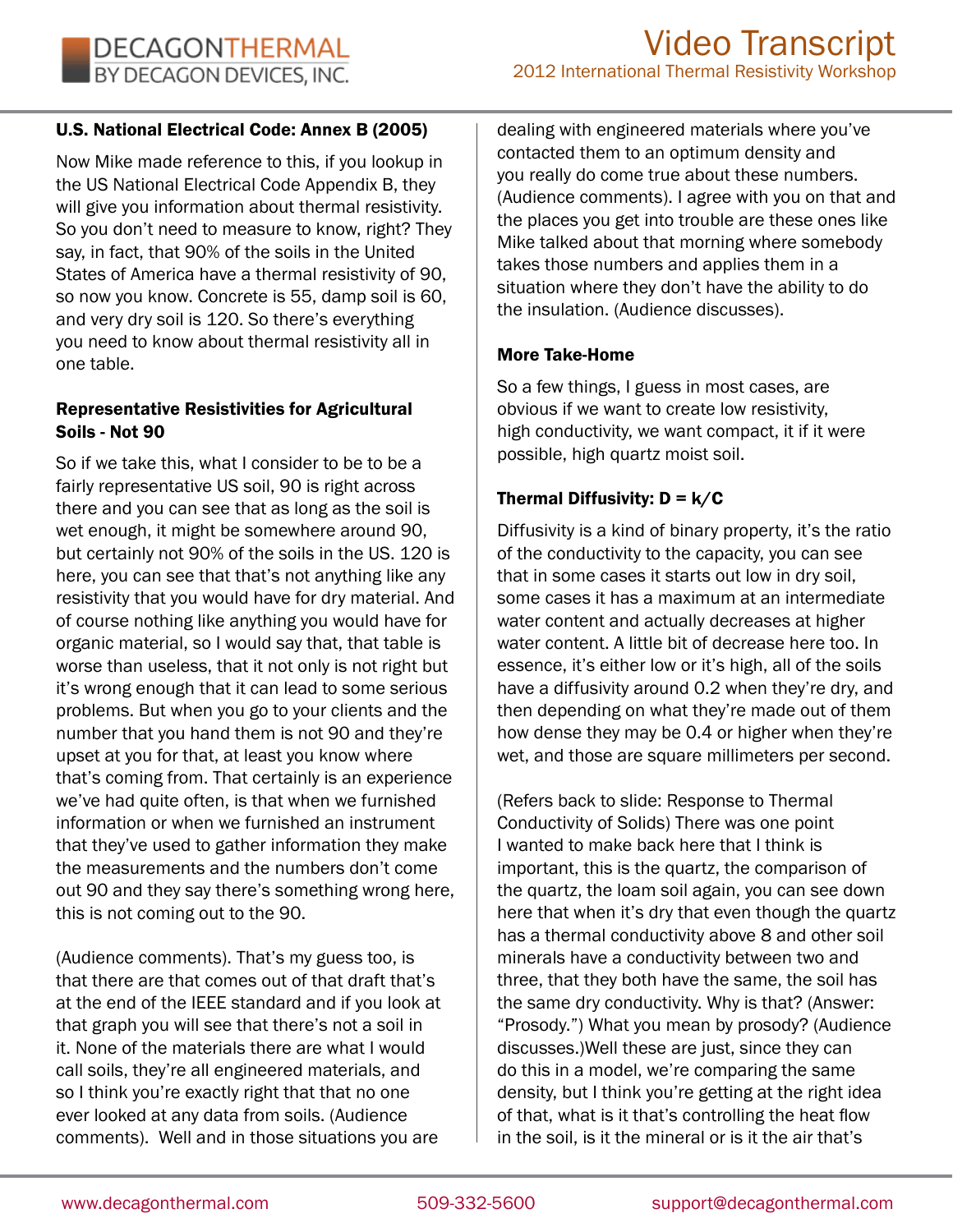controlling it? (Audience answers.) That's right, it's the air. And so it doesn't matter how conductive the mineral is, they both come out to be about the same. (Audience discusses). If you're designing, as Mike has talked about, designing for dry soil conditions or dry backfill conditions, then you're kind of wasting your time to be looking for high conductivity versus low conductivity that is going to a quartz material or something that has a high, thermal conductivity won't help in the case.

### Diffusivity Conclusions

So with diffusivity, again, if somebody walked up to you and wanted to know what that diffusivity was, you can hazard a guess, probably you come up with something like 0.4 mm²/s or something. Think of it as a kind of a binary property. (Audience discusses).

### Critical Moisture

So now let's finish up that discussion on critical moisture and link transport of heat and water. I think we've heard of deluded to hear that, the idea that critical moisture content, the point at which the liquid return flow can keep up with the vapor transport. I've heard people talk about this inflection point here as a critical moisture content and there's some justification for that, I think, in that we know that this inflection is due to the soils not being able to supply the water for the microscale circulation of water, and so we could say well if the soil is below that water content we would get dry out and if it were above that we wouldn't. But the problem is not as simple as that, I think, that there will be cases where we would always get dry out and I'm not sure that, there may not be any cases once the soil got that dry where you wouldn't get dry out if you had a temperature gradient but I'm sure that you can get it up in here even if you're above that point. So I'm not sure that that's the criterion we should be looking for.

### Model For Critical Moisture

We talked about some of the basis for a simple model this morning, and the return flow to the

cable being all in the liquid phase, the water flow away from the cable, being driven by the temperature gradient, and so if we can say that the flow to the cable is in the liquid phase and it's limited by the unsaturated hydraulic conductivity of the soil. Then if we know the unsaturated conductivity, which depends on the moisture content or the suction, or the water in the soil, then we can calculate that value. The flow away from the cable is in the vapor phase and we can calculate that value if we know the temperature gradient in the pore space in the soil and then the critical moisture will be the value of which those two match.

### Limiting Liquid Flow to the Cable - Same as Flow to a Root

So I went through and did that calculation, then the liquid flow to the cable is a problem that has been worked out quite a while ago in the soil's literature in calculating the water flow to a plant root. Now one of the things about water flow in soil that isn't all that obvious, but gives soil a lot of interesting characteristics is that hydraulic conductivity, the ability of the soil to conduct water, is strongly dependent on its water content or its or suction, in fact so strongly dependent on it that if you were to try to increase the water flow in the soil by doubling the gradient, the driving force on water flow, you might actually decrease the water flow rather than increase it. And so it means that the plant, if it wants to take up more water, it can try to suck harder but when it tries to suck harder it might actually decrease the amount of water that can take up rather than increase it, and it turns out there's a limiting rate at which the plant can take up water and that limiting rate is the same as the limiting rate at which water can be resupplied to that hot cable and then its given by this equation. So this K here, and I've unfortunately used the same symbol for hydraulic conductivity that I used a little earlier for thermal conductivity, I apologize. That's the hydraulic conductivity of the soil. This Psi is the suction; this is the soil suction, this is the air entry suction, this is radius out to the bulk soil, this is the radius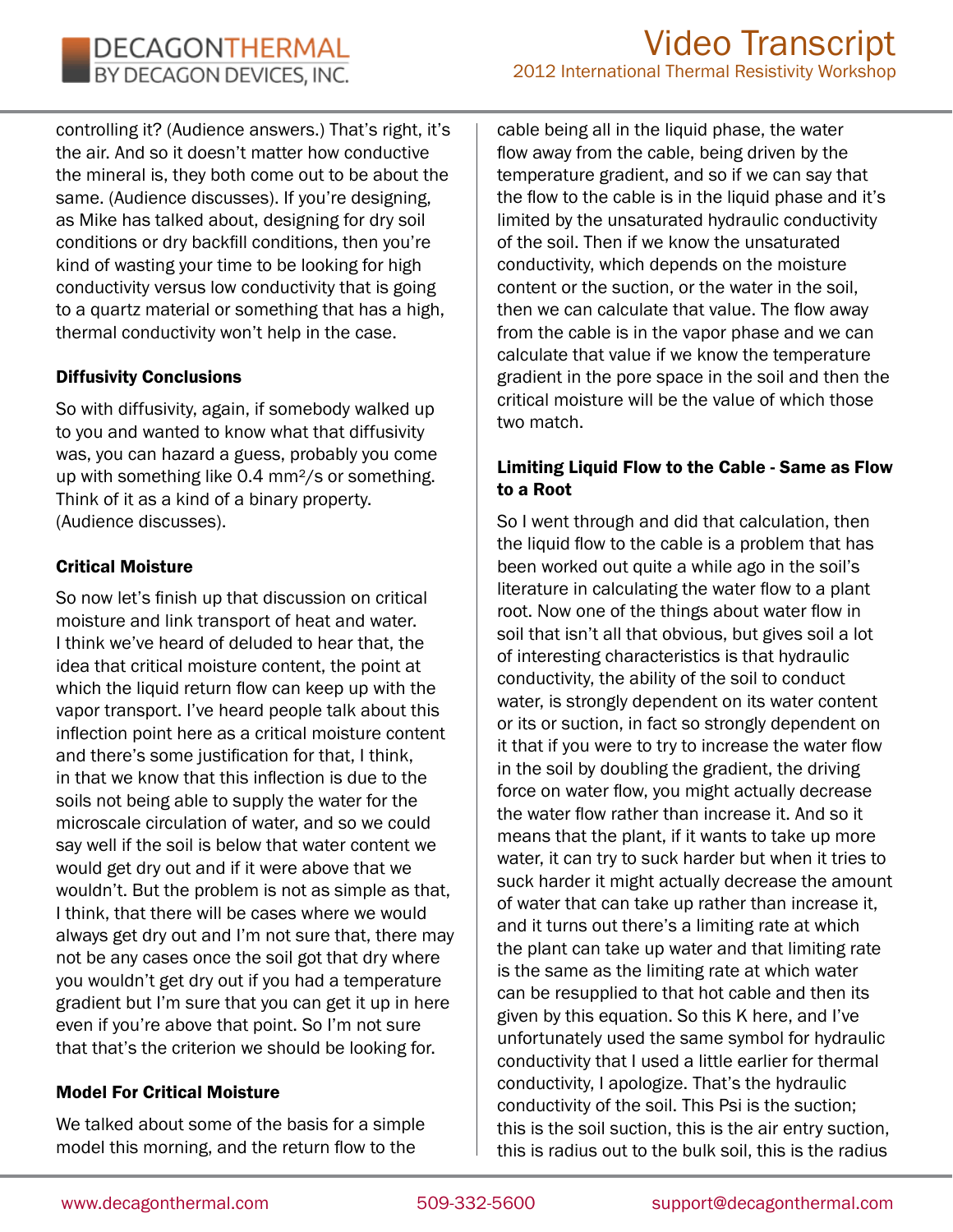of the conductor and so from that pretty simple equation we can calculate the limiting the rate at which water could be liquid water resupplied to the cable.

### Vapor Flow From the Cable

Now we can do, we can also calculate the rate at which the vapor moves away from the cable that is controlled by the temperature gradient. The temperature gradient is controlled by the thermal conductivity of the soil. That limiting rate at which the vapor moves away from the cable, has in it the slope of the saturation vapor pressure function, the diffusivity for water vapor in air, some things that have to do with the porosity of the soil, and the dissipation rate for heat from the cable and in the bottom, this now I'm calling thermal conductivity, I should have switched those around, maintained the same symbols.

### Comparison of Limiting Liquid and Vapor Fluxes

So we can do this calculation for different soils if we have information on the hydraulic properties. And here I just show for a sand and clay, that limiting rate of liquid flow, that all of the other textures fall between those but most of them fall pretty close to the clay line. The sand as the main one that's out separate. These lines across here or for the vapor flow and these are numbers, again, from Bill Black and some of his students at Georgia Tech. This is a higher rate, I think he said, that the dissipation rates from the cables,. do you have, can you give us a feeling for that Mike? (Audience discusses). Okay so let's look at the 20 now, it will give you a little bit more background, we talked about permanent wilting point and field capacity this morning and those values vary a lot depending on soil texture when you do them in terms of water content but they don't very so much when you do them in terms of soil suction, and that's one advantage of doing the calculation in the way that I've done here, is that field capacity is in this range from about 10 to 30 J per kilogram soil suction and permanent wilting point is that 1500 J per kilogram when we do it in suction, and

that's pretty much independent of both the texture soil we're dealing with. So immediately when we look at that and put a point out here at permanent wilting point, we should be able to immediately conclude something about thermal runaway in soils that can be accessed by roots and could have the moisture drawn down to permanent wilting point. What can we conclude? We would always have thermal instability in those conditions, right? That at permanent wilting point, the soils will always dry far enough, especially in the sand that we would have thermal instability but even in finer textured soils, it probably also would be thermally unstable or might be thermally unstable. Now this is just for a particular set of conditions that are particular dense and so on. (Audience comments). So we can say that finer textured soils will be better than sands and I think that you said that some folks here that have done these kinds of things and have observed this. We would say though I think, that even with sands, if we could keep the soil close to the field capacity, pretty good chance that it would always be thermally stable.

# Critical Moisture Conclusion

Well what are some of the factors that would influence that? Let's go back and look at this a little bit, this is the rate of vapor flow. (Refers back to slide: Vapor Flow From the Cable.) If we can increase the thermal conductivity that's in the denominator, so that'll reduce the rate of vapor flow. The higher the thermal conductivity we can get to, the more thermally stable the soil will be. If we compact the soil, this term fee is the porosity, if we compact the soil that reduces that number, again, that makes the soil more thermally stable. But *s*, that's the slope of the vapor pressure curve with temperature, that roughly doubles with every 10°C increase in temperature and so the higher the temperature is, the higher the vapor flow will be. And then  $Q_h$ , is the heat dissipation rate from the cable, and again the more heat being dissipated from the cable the more unstable the soil will be.